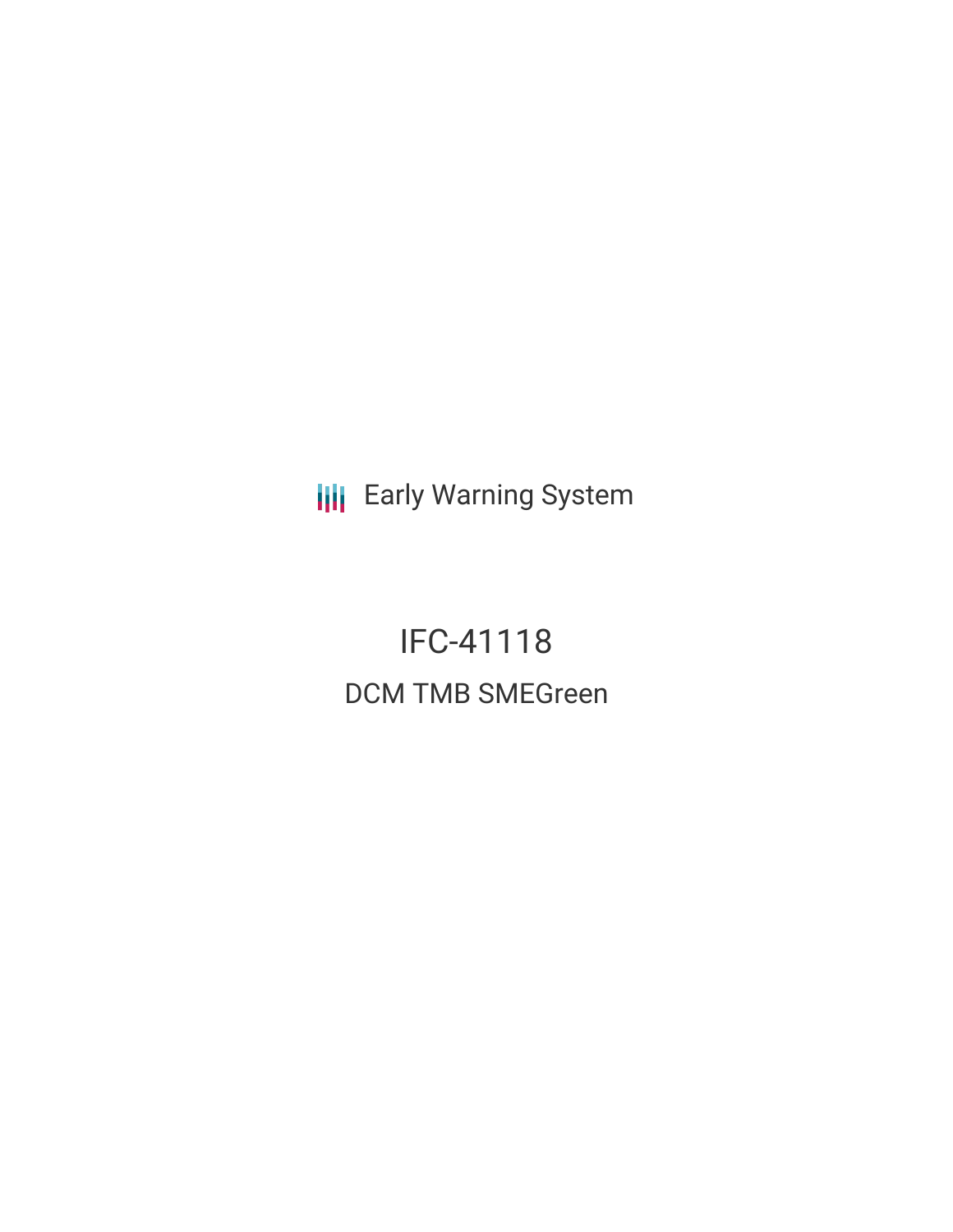# **Quick Facts**

| <b>Countries</b>              | Thailand                                |
|-------------------------------|-----------------------------------------|
| <b>Specific Location</b>      | Bangkok                                 |
| <b>Financial Institutions</b> | International Finance Corporation (IFC) |
| <b>Status</b>                 | Active                                  |
| <b>Bank Risk Rating</b>       | FI                                      |
| <b>Voting Date</b>            | 2018-05-11                              |
| <b>Borrower</b>               | TMB BANK PUBLIC COMPANY LIMITED         |
| <b>Sectors</b>                | Finance                                 |
| <b>Ring Fence</b>             | Small & Medium Enterprises              |
| <b>Loan Amount (USD)</b>      | \$150.00 million                        |
| <b>Project Cost (USD)</b>     | \$150.00 million                        |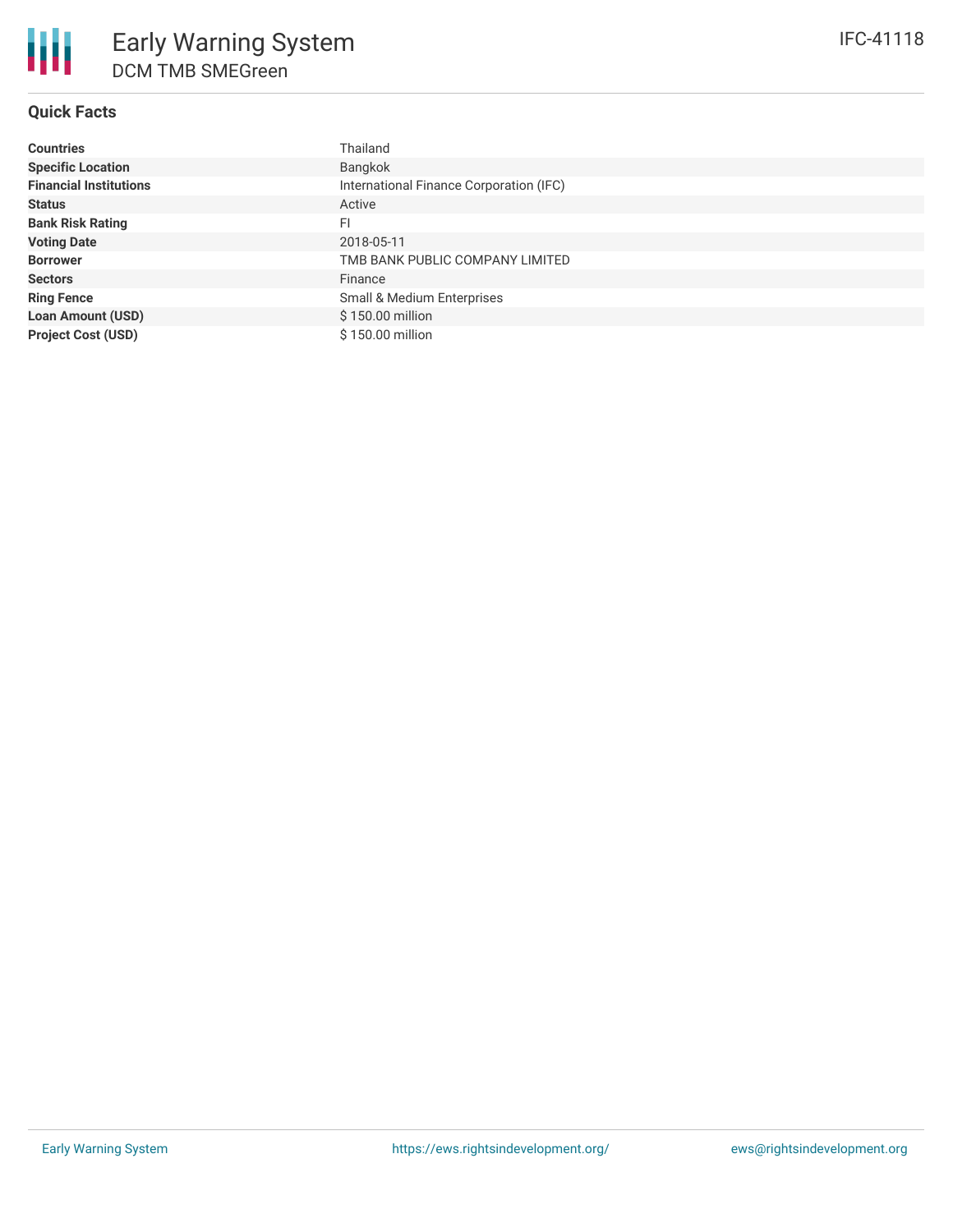

# **Project Description**

According to the IFC website, the project entails an IFC's subscription of up to US\$150 million in USD denominated bonds to be issued by TMB Bank Public Company Ltd. (TMB or the Bank) to finance SMEs and eligible "green" projects (the Project). TMB is the seventh largest bank in Thailand, both in terms of assets and loans, and has been an IFC client since 2012. The Project will support the Bank's ongoing efforts to increase its lending portfolio to SMEs, an important sector that drives economic growth and employment, and to promote climate-smart and other environmentally sustainable investments in the country.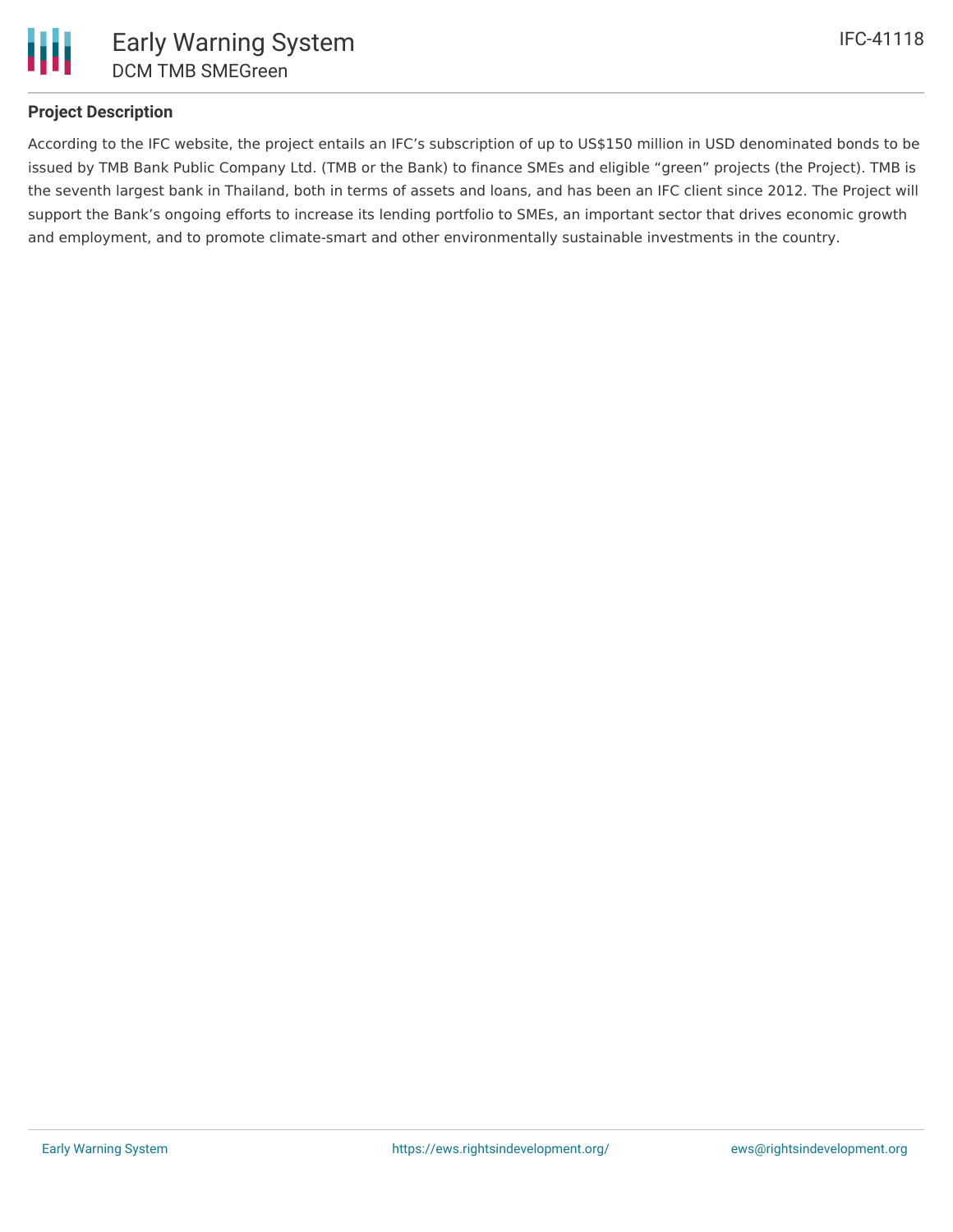### **Investment Description**

• International Finance Corporation (IFC)

#### **Financial Intermediary**

Financial Intermediary: A commercial bank or financial institution that receives funds from a development bank. A financial intermediary then lends these funds to their clients (private actors) in the form of loans, bonds, guarantees and equity shares. Financial intermediaries include insurance, pension and equity funds. The direct financial relationship is between the development bank and the financial intermediary.

TMB Bank Public [Company](file:///actor/810/) Limited (Financial Intermediary) **is owned by** TMB [Bank](file:///actor/4125/) (Parent Company)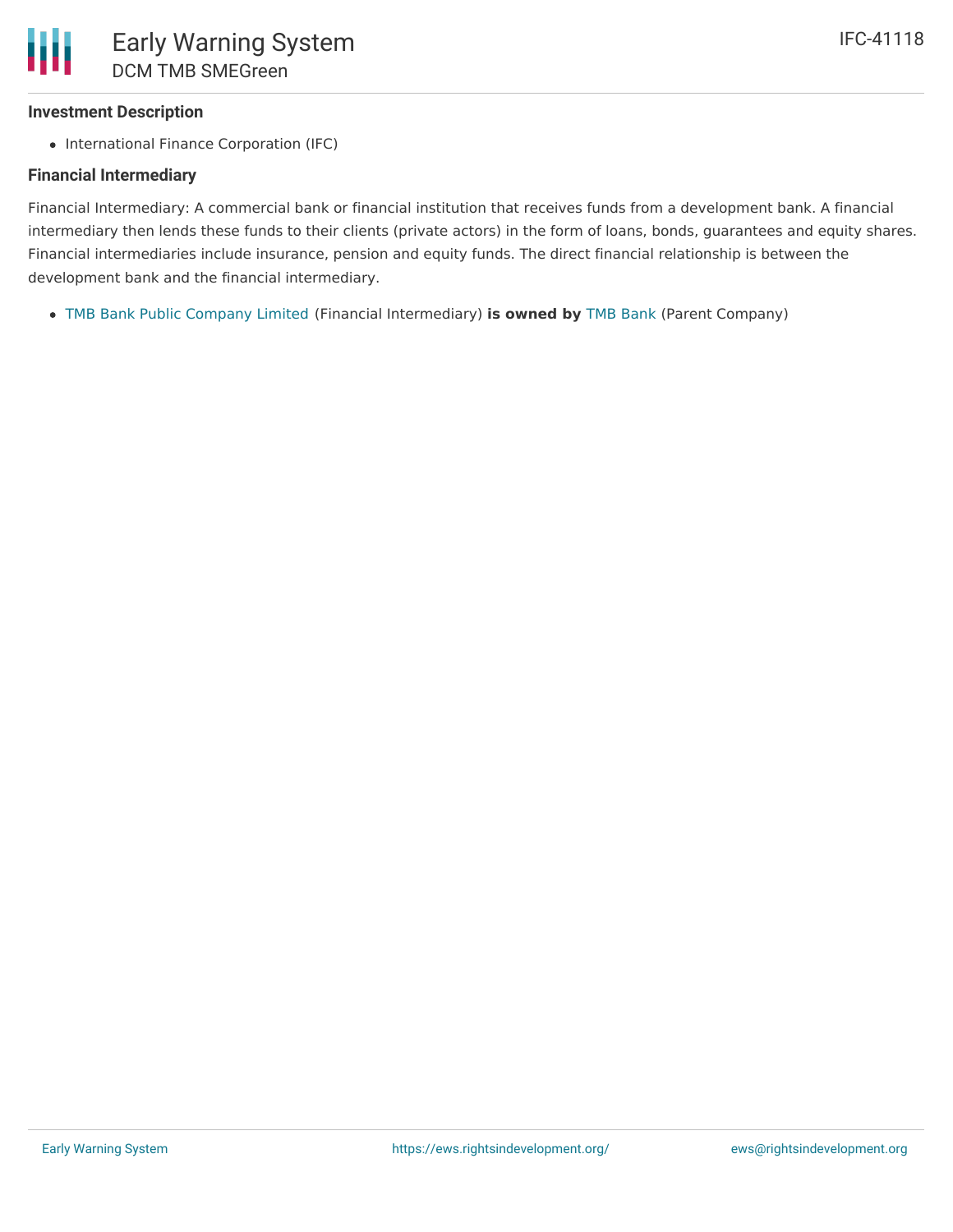# **Private Actor Relationship**

There is often limited information publicly available about what development banks are funding through financial intermediaries. In 2021, the Early Warning System partnered with Oxfam International to incorporate information on high-risk projects being funded by financial intermediaries receiving funding from the International Finance Corporation (IFC) and the Dutch Development Bank (FMO).

The information listed below describes the relationship between the different private actors linked to high-risk sectors and subprojects of IFC and FMO's financial intermediary investments and/or the financial intermediary's parent companies made from 2017 through 2020, including any associated ring fences.

The database, however, does not explicitly or implicitly imply that IFC or FMO have material exposure to or are contractually or legally accountable to the sub-projects financed by their financial intermediaries or the financial intermediary's parent companies. It only shows a seemingly financial relationship among the different private actors, the financial intermediaries, and IFC or FMO.

# **Private Actors Description**

TMB is the seventh largest bank in Thailand, both in terms of assets and loans, and has been an IFC client since 2012. The Project will support the Bank's ongoing efforts to increase its lending portfolio to SMEs, an important sector that drives economic growth and employment, and to promote climate-smart and other environmentally sustainable investments in the country.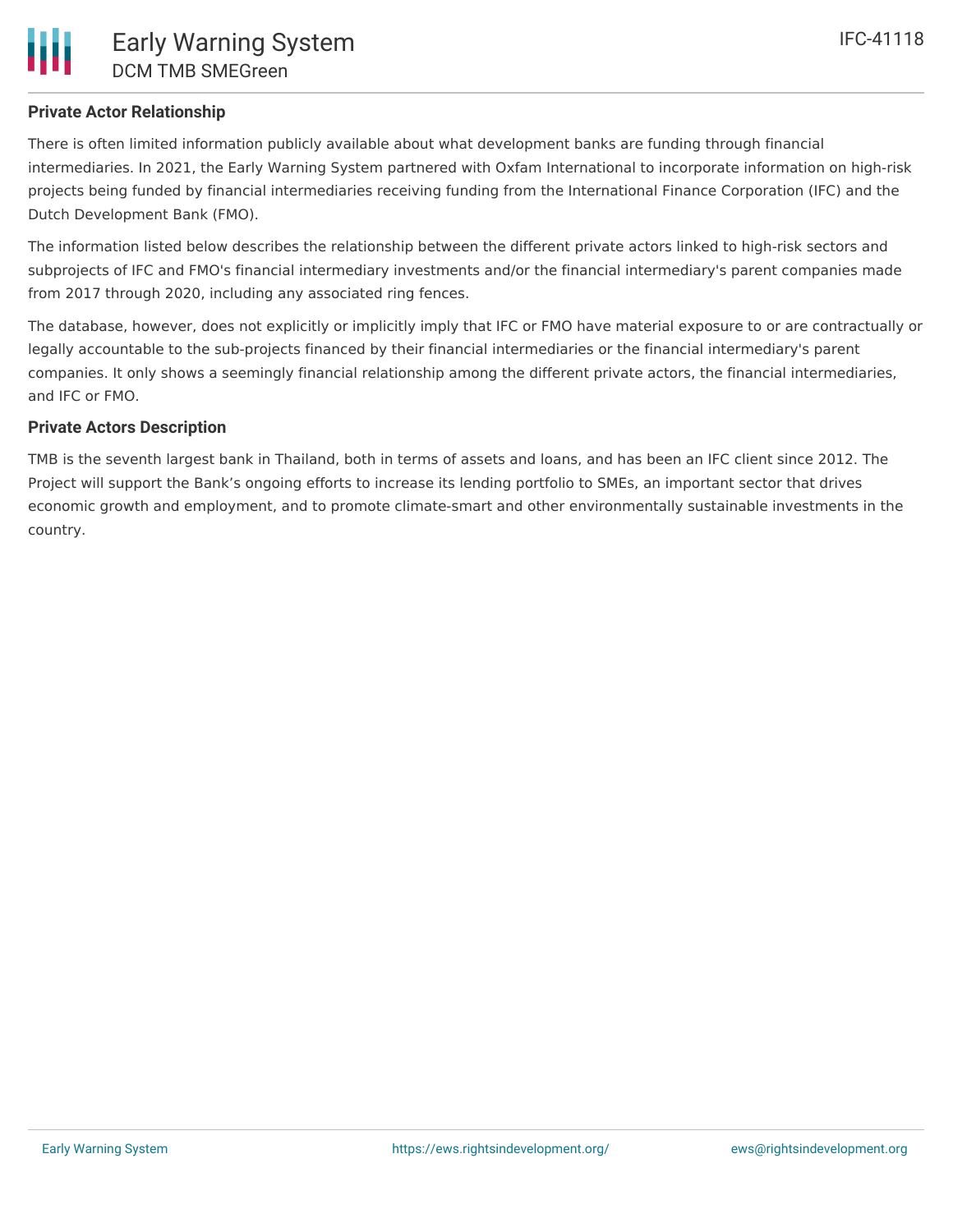| <b>Private Actor 1</b>                       | <b>Private Actor</b><br>1 Role | <b>Private Actor</b><br>1 Sector |                          | <b>Relation</b> Private Actor 2                    | <b>Private Actor</b><br>2 Role | <b>Private Actor</b><br>2 Sector |
|----------------------------------------------|--------------------------------|----------------------------------|--------------------------|----------------------------------------------------|--------------------------------|----------------------------------|
|                                              | $\overline{\phantom{a}}$       | $\overline{\phantom{a}}$         | $\overline{\phantom{a}}$ | ING Groep N.V. (ING)                               | Investor                       |                                  |
| Better World Green PCL                       | Parent<br>Company              | Energy                           | owns                     | Ava Grand Energy Co Ltd                            | Client                         | Energy                           |
| Better World Green PCL                       | Parent<br>Company              | Energy                           | owns                     | Recovery House Co Ltd                              | Client                         | Energy                           |
| Electric Power Dvlp Co Ltd                   | Parent<br>Company              | Energy                           | owns                     | <b>Gulf Power Generation</b>                       | Client                         | Energy                           |
| <b>Gulf Energy</b>                           | Parent<br>Company              | Energy                           | owns                     | Sriracha GSRC CCGT Power Plant (2.65GW) IPP        | Client                         | Energy                           |
| <b>Gulf Energy Development</b>               | Parent<br>Company              | Energy                           | owns                     | Chonburi Gas-Fired Thermal Power Plant<br>(2500MW) | Client                         | Energy                           |
| <b>Gulf Energy Development</b><br><b>PCL</b> | Parent<br>Company              | Energy                           | owns                     | <b>Gulf Src Co Ltd</b>                             | Client                         | Energy                           |
| Mitsui & Co                                  | Parent<br>Company              | Energy                           | owns                     | Chonburi Gas-Fired Thermal Power Plant<br>(2500MW) | Client                         | Energy                           |
| Mitsui & Co                                  | Parent<br>Company              | Energy                           | owns                     | Sriracha GSRC CCGT Power Plant (2.65GW) IPP        | Client                         | Energy                           |
| <b>TMB Bank</b>                              | Investor                       | Finance                          | invests<br>in            | Ava Grand Energy Co Ltd                            | Client                         | Energy                           |
| <b>TMB Bank</b>                              | Investor                       | Finance                          | invests<br>in            | Better World Green PCL                             | Parent<br>Company              | Energy                           |
| <b>TMB Bank</b>                              | Investor                       | Finance                          | invests<br>in            | Chonburi Gas-Fired Thermal Power Plant<br>(2500MW) | Client                         | Energy                           |
| <b>TMB Bank</b>                              | Investor                       | Finance                          | invests<br>in            | <b>CK Power PCL</b>                                | Parent<br>Company              | Energy                           |
| <b>TMB Bank</b>                              | Investor                       | Finance                          | invests<br>in            | Electric Power Dvlp Co Ltd                         | Parent<br>Company              | Energy                           |
| <b>TMB Bank</b>                              | Investor                       | Finance                          | invests<br>in            | <b>Gulf Energy</b>                                 | Parent<br>Company              | Energy                           |
| <b>TMB Bank</b>                              | Investor                       | Finance                          | invests<br>in            | <b>Gulf Energy Development</b>                     | Parent<br>Company              | Energy                           |
| <b>TMB Bank</b>                              | Investor                       | Finance                          | invests<br>in            | <b>Gulf Energy Development PCL</b>                 | Parent<br>Company              | Energy                           |
| <b>TMB Bank</b>                              | Investor                       | Finance                          | invests<br>in            | Gulf PD                                            | Parent<br>Company              | Energy                           |
| <b>TMB Bank</b>                              | Investor                       | Finance                          | invests<br>in            | <b>Gulf Power Generation</b>                       | Client                         | Energy                           |
| <b>TMB Bank</b>                              | Investor                       | Finance                          | invests<br>in            | Gulf Src Co Ltd                                    | Client                         | Energy                           |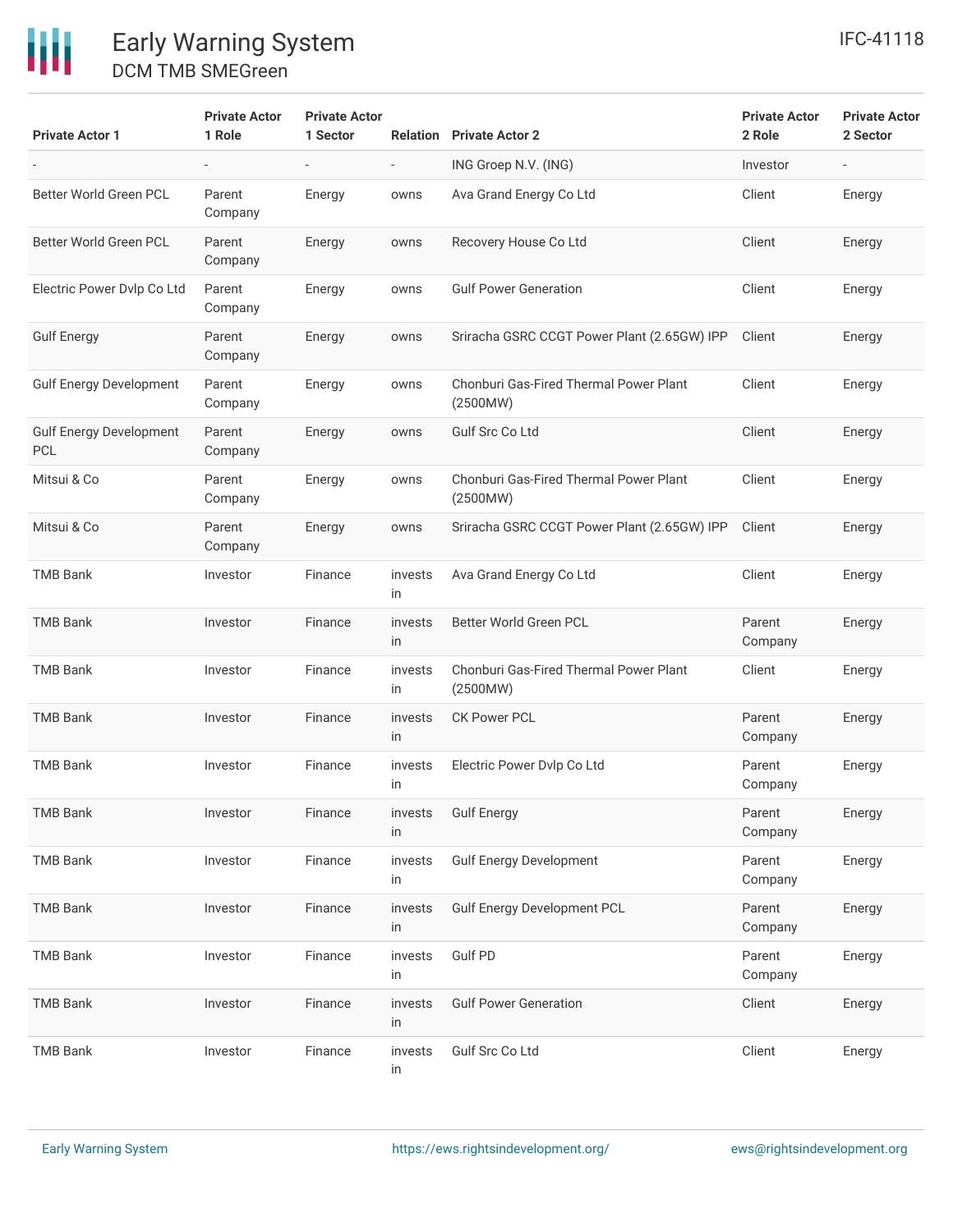| <b>Private Actor 1</b> | <b>Private Actor</b><br>1 Role | <b>Private Actor</b><br>1 Sector | <b>Relation</b> | <b>Private Actor 2</b>                      | <b>Private Actor</b><br>2 Role | <b>Private Actor</b><br>2 Sector |
|------------------------|--------------------------------|----------------------------------|-----------------|---------------------------------------------|--------------------------------|----------------------------------|
| <b>TMB Bank</b>        | Investor                       | Finance                          | invests in      | <b>IRPC PCL</b>                             | Parent Company                 | Mining                           |
| <b>TMB Bank</b>        | Investor                       | Finance                          | invests in      | Lalin Plc                                   | Parent Company                 | Construction                     |
| <b>TMB Bank</b>        | Investor                       | Finance                          | invests in      | Mitsui & Co                                 | Parent Company                 | Energy                           |
| <b>TMB Bank</b>        | Investor                       | Finance                          | invests in      | Nava Nakorn Electricity Generating Co Ltd   | Parent Company                 | Energy                           |
| <b>TMB Bank</b>        | Investor                       | Finance                          | invests in      | Recovery House Co Ltd                       | Client                         | Energy                           |
| <b>TMB Bank</b>        | Investor                       | Finance                          | invests in      | <b>SC Asset Corp PCL</b>                    | Parent Company                 | Industry and Trade               |
| <b>TMB Bank</b>        | Investor                       | Finance                          | invests in      | Sriracha GSRC CCGT Power Plant (2.65GW) IPP | Client                         | Energy                           |